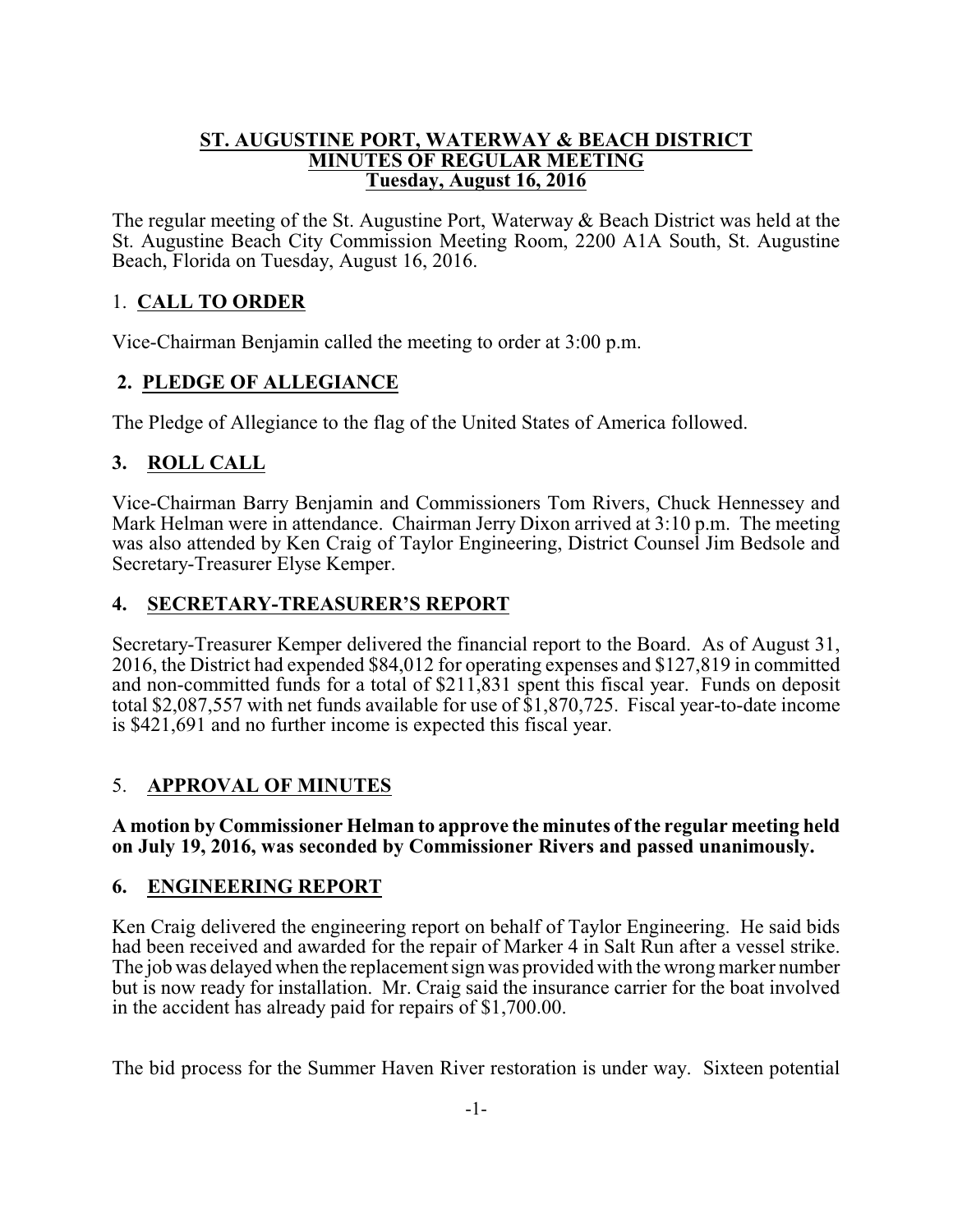bidders attended the mandatory pre-bid site visit on August 3, 2016 and Taylor has furnished an addendum to the bid documents responding to twenty-one technical questions from bidders. The last day bids will be accepted is Friday, August 19, 2016, and the bids will be opened and bid review will begin on August 26, 2016. Taylor's recommendation will be presented to the board at the September 15, 2016 meeting.

Mr. Craig then presented a revision to the District's contract with Taylor for the work Taylor will be completing during the Summer Haven project. He said the amendment was needed to comply with the work plan in the District's contract with DEP and that it does not alter the services provided but only groups them differently to match the DEP work plan.

At this point, Mr. Bedsole requested the board consider item 8.C from the agenda which also involved DEP's funding contract with the District. Chairman Dixon agreed to consider the item at this time. Mr. Bedsole explained that a paragraph had been added to DEP Agreement No. LP55031, providing DEP the ability to advance funds to the District rather than simply reimburse it for funds already expended. This additional language has been added pursuant to negotiations with DEP which occurred in May and June of this year. Mr. Bedsole advised his recommendation is to approve the amendment.

**A motion by Vice-Chairman Benjamin to approve the amendment to the Taylor Engineering contract, was seconded by Commissioner Rivers and passed unanimously by a roll-call vote.**

**A motion by Vice-Chairman Benjamin to approve Amendment 1 to DEP Agreement No. LP55031, was seconded by Commissioner Rivers and passed unanimously by a rollcall vote.**

### 7. **OLD BUSINESS** :

In response to questions by Chairman Dixon, Linda Chambliss of the South Ponte Vedra association said officials from St. Johns County had recently met with the parties to the administrative appeal of DEP's notice of intent to permit FIND and ACOE to dredge the Intracoastal near St. Augustine Inlet. She said that to her knowledge there was no progress in resolving the matter. Chairman Dixon said ACOE is investigating the possible use ofsand from the flood shoal for the north beaches. Ms. Chambliss added that ACOE staff have agreed to meet with property owners next week.

### **8. NEW BUSINESS:**

#### A. Salt Run Dredging Permit Request for Funds - Jim Piggott.

Jim Piggott, Director of General Services for the City of St. Augustine, said the permit for dredging Salt Run was expiring because the limit stated in the permit will be reached this year. Without renewing the permit, dredging will cease. Mr. Piggott requested \$4,865 to pay for the renewal application.

#### **A motion by Commissioner Helman to approve \$4,865 to renew the Salt Run dredge**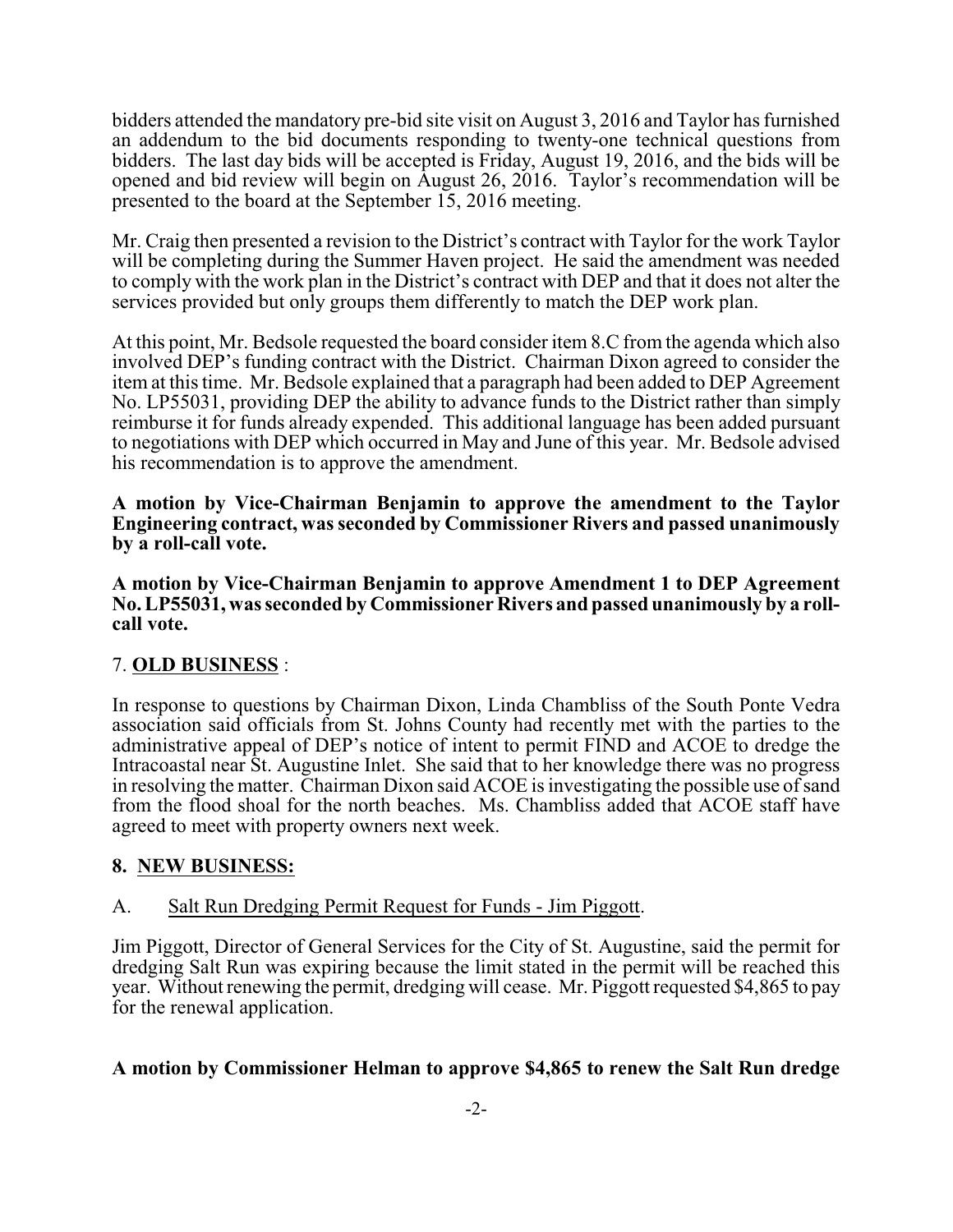### **permit was seconded by Vice-Chairman Benjamin and passed unanimously.**

#### B. Request for Funding - Sergeant Mickler, St. Johns County Sheriff's Office.

Sergeant Sid Mickler, St. Johns County Sheriff's Office Marine Unit, discussed the accomplishments of his group in the past year including the life jacket loaner program for children, the boating safety course, the derelict vessel program, their paperless citations, new monthly training, increased staffing, search and rescue training with USCG, FWC, US Customs and Homeland Security, and their five confirmed cases of water rescues this year. He said St. Johns County Sheriff's Office wants to transition to a full-time Marine Unit, expand the life jacket program to all county boat ramps and schedule more frequent boater safety courses. In order to accomplish these goals, the department is requesting an increase in budget to \$25,000 per year and the ability to spend \$5,000 of their current budget for new waterproof computers. Secretary-Treasurer Elyse Kemper said increasing the budget for the Sheriff's Office can be considered next month during budget discussions, but that allowing the use of \$5,000 of the existing budget will require a vote amending the budget.

#### **A motion by Chairman Dixon to amend the budget to allow St. Johns County Sheriff's Office to spend \$5,000 of the existing marine budget for computers was seconded by Vice-Chairman Benjamin and passed unanimously.**

### C. Amendment to DEP Summer Haven FundingContract -District Counsel Jim Bedsole

This item was disposed of in agenda item 6, above.

### 9. **PUBLIC COMMENT**

Lt. Steve Zukowski, Florida Fish and Wildlife Conservation Commission, said FWC was fortunate to have the assistance of the Sheriff's Department and the St Augustine Police Department in resolving the damage to Marker 4 in Salt Run. He said all three agencies work together on derelict vessels and other matters of concern, and added that the two derelicts now at Crane Park are scheduled to be removed.

On July 4<sup>th</sup> weekend, four people in a small boat were run over by a larger ski boat in North River. One person lost a leg in the accident where there were navigation violations by both vessels. Another person died after running a jet ski aground near the Shores Pier. He was flown to Shands Jacksonville, when he later succumbed to a broken neck.

Due to statutory changes effective July 1, 2016, violations for careless operation will now focus on safe speed, safe navigation and proper safety equipment. There will also be no routine stops for safety equipment checks if a safety inspection decal is displayed.

### 10. **COMMENTS BY COMMISSIONERS: NONE**